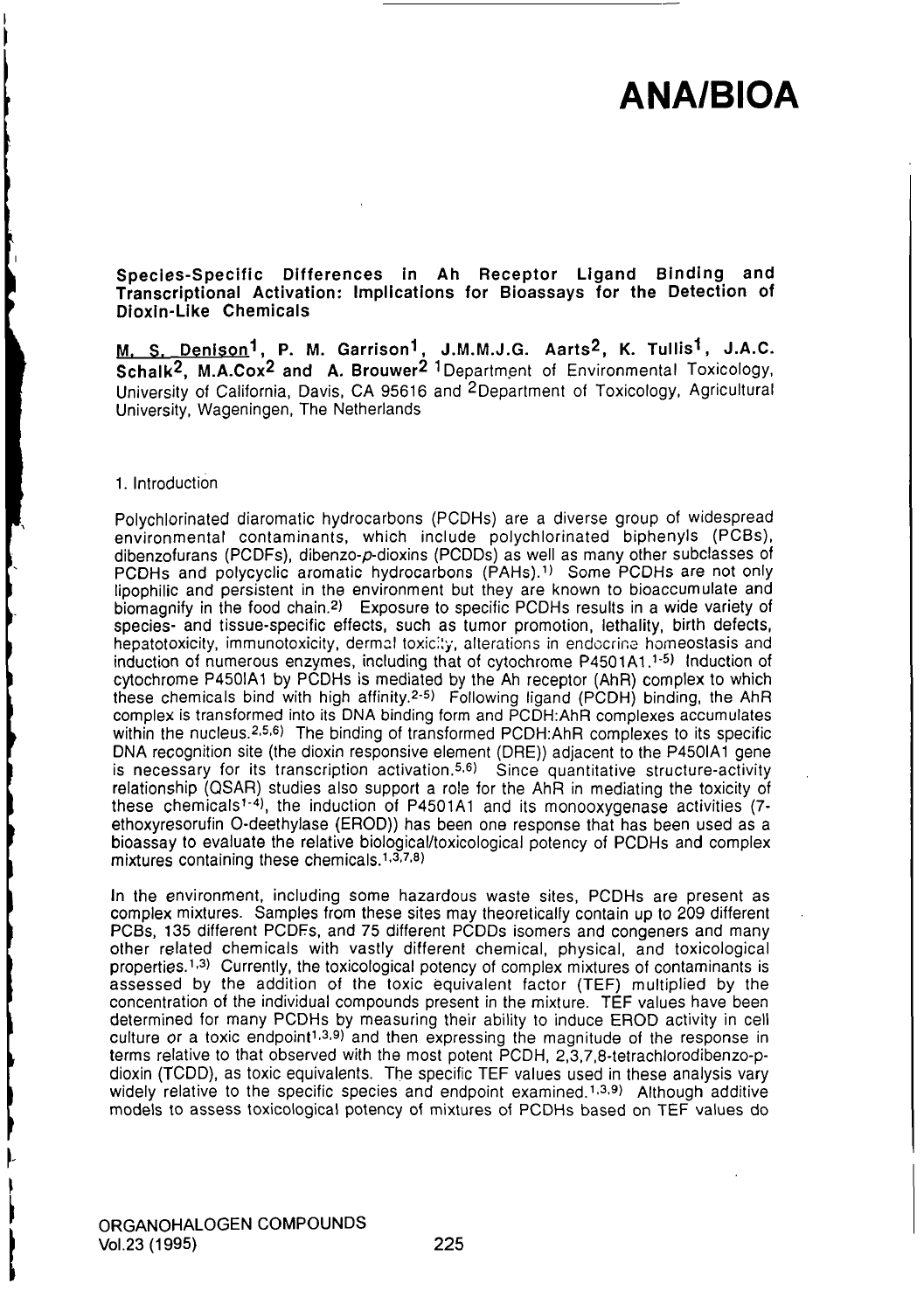take into account the biological effects of the compounds, however, they do not account for interactive effects (antagonism, synergism<sup>1,3,9</sup>)) between or among active or inactive PCDHs or other xenobiotics. These points are significant, expecially since species- and tissue-differences in PCDH responsiveness (particularly to that of TCDD) have been observed.2-3'9) Although the AhR appears to mediate these responses in all species, it is not identical.<sup>10,11</sup>) We recently observed species-specific antagonism of TCDD-inducible, AhR-dependent gene expression by several "nonAhR" di-ortho-substituted PCBs (such as 2,2',5,5'-tetrachlorobiphenyl (TCB)) (Aarts et al., submitted) and of hepatic AhR transformation and DNA binding by  $\alpha$ -napthoflavone (ANF) an AhR antagonist.<sup>12)</sup> These observations are of particular importance, given that PCDHs/PAHs exist in the environment as complex mixtures and that interactions between chemicals within the mixture could not only differentially affect the overall biological/toxicological potency of the mixture to various species, but" also measurements using available AhR-dependent bioassays. Here we liave examined the apparent species differences in AhR antagonism by examining the effect of TCB and ANF on AhR functionality (AhR ligand binding, transformation, DNA binding and transcriptional activation).

### 2. Materials and Methods

Preparation of Cytosol: Hepatic cytosol from male Hartley guinea pigs (250-300g, Michigan Department of Public Health, Lansing, Ml USA), and male Sprague-Dawley rats (200g, Charles River Laboratories, Wilmington, DE USA) and from male C57BL/6N mice. (20g, Charies River Breeding Laboratories) was prepared as described.8.13)

AhR Ligand and DNA Binding Analysis: AhR ligand binding in hepatic cytosol was determined by sucrose density centrifugation using [3HJTCDD and DNA binding was carried out using gel retardation analysis.<sup>13)</sup>

Luciferase Expression Assav: Continuous cell lines (Hepal (HlL1.1c2), HepG2 (HG2L1.1c3), GPC16 (G16L1.1c8) and H4IIE (H4L1.lc4)) which have been stably transfected with the HAH-inducible reporter plasmid pGudLucl.1 (Garrison et al., submitted) were used in these studies. pGudLuc1.1 contains the firefly luciferase gene under PCDH-inducible control of four dioxin responsive elements. Exposure of these cells to TCDD and related AhR agonists results in induction of firefly luciferase activity in a time- , dose- and AhR-dependent manner. Cells were incubated with the indicated chemical for 24 h and, after incubation, cells were lysed and luciferase activity of the cleared lysate was determined using the Promega luciferase assay system.

#### 3. Results

We and others have previously demonstrated that ANF can act as an antagonist to the rat AhR.) However, preliminary studies revealed that ANF was not a very effective antagonist of the guinea pig AhR complex (Denison, unpublished observations). In order to characterize this in greater detail, we incubated rat and guinea pig hepatic cytosol with TCDD (5nM) alone or increasing concentrations of ANF in the absence or presence of TCDD for 2 h at 20°C followed by measurement of the amount of AhR that was transformed into its DNA binding form. These results demonstrate that although ANF is a weak partial agonist in rat (it weakly induces AhR transformation and DNA binding) it antagonized the action of TCDD (i.e. ANF reduced the amount of TCDD-inducible protein-DNA complex formation by 70%) (Fig 1). In contrast, ANF was a significantly better AhR agonist of the guinea pig AhR, inducing complex formation to about 60% of that induced by TCDD, and it appeared to only slightly antagonize TCDD-inducible protein-DNA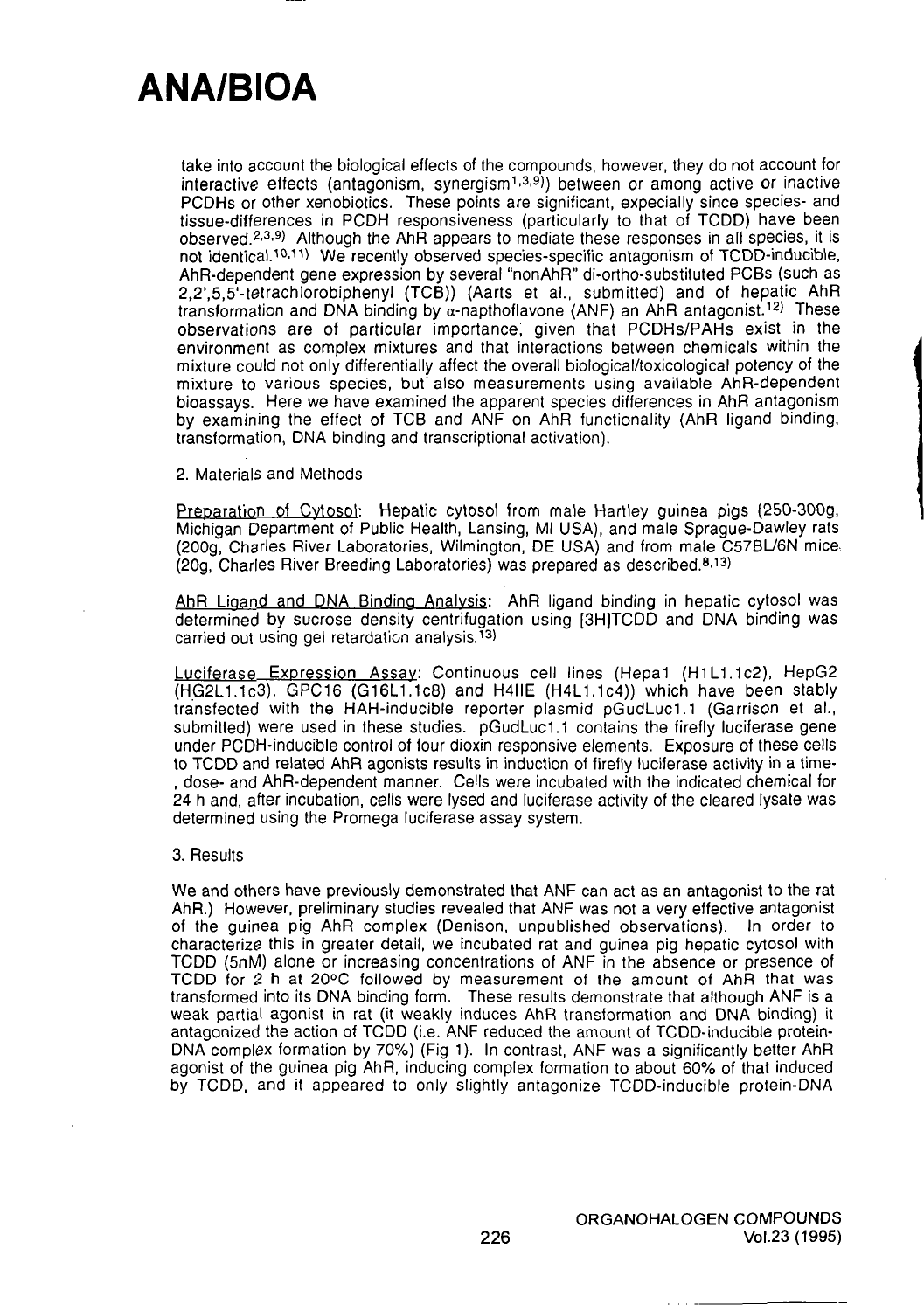

complex formation (Fig. 1). These results were consistent with ligand binding analysis (data not shown), which revealed that ANF effectively competed with TCDD for binding to the rat AhR complex; no competition was observed with the guinea pig AhR complex.

Figure 1. Dose-dependent effect of  $\alpha$ napthoflavone (ANF) on guinea pig and rat cytosolic AhR transformation and DNA binding. Cytosol was<br>incubated with increasing incubated with increasing concentrations of ANF alone (0,0) or TCDD and increasing concentrations of ANF ( , ) and the amount of inducible protein-DNA complex formed determined by gel retardation analysis. Values represent the mean of at least three determinations.





Figure 2. TCB antagonizes TCDD induction of luciferase activity in a species-specific manner. Cells were incubated with DMSO, TCDD (1nM), TCB (5µM) or TCDD and TCB for 24 h. Values represent the mean  $\pm$  SE of at least three determinations.

In order to characterize the apparent species-specific nature of TCB antagonism, we have examined the effect of TCB on the ability of TCDD to induce luciferase activity in stablytransfected cell lines from various species (guinea pig Gl6L1.lc8, rat H4L1.1c4, mouse H1L1.1c2 and human HG2L1.1c3 cell lines). Exposure to TCDD (5 nM) alone induced luciferase activity in all cell lines while TCB  $(5 \mu M)$  had no significant effect (Fig. 2). Although induction of luciferase activity by TCDD in guinea pig and human cells was not affected by co-administration of TCDD and TCB (Fig. 5), significantly less luciferase induction was observed in the rat and mouse cell lines (47% and 86%, respectively). Since the DNA regulatory elements controlling expression of the luciferase gene are identical in each of the stably transfected cell lines, the differences in responsiveness of the cell lines are the result of species differences in the AhR, its associated proteins and/or

ORGANOHALOGEN COMPOUNDS Vol.23 (1995) 227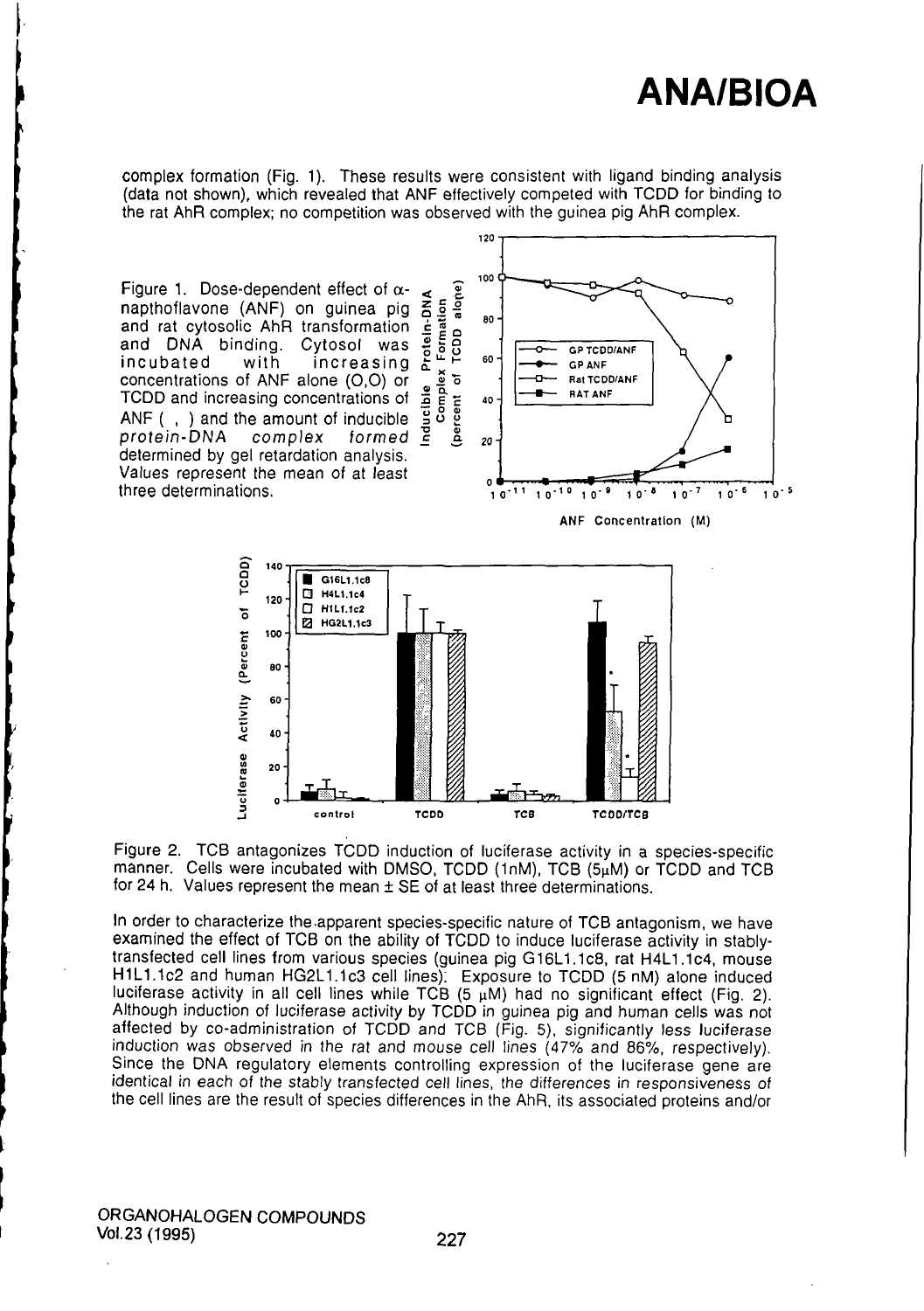trans-acting factors present in each cell type. Ligand binding analysis (data not shown) has demonstrated that this species difference in antagonism is due to the differential ability of TCB to competitively inhibit TCDD binding to the mouse and rat AhRs but not to the guinea pig and human AhRs. These results also demonstrate that the ligand binding specificity of the AhR is not identical among species.

### 4. Conclusions

Our results demonstrate a significant species-specific difference in the ability of an AhR ligand (ANF) and a previously documented "nonAhR" ligand (TCB) to act as an AhR antagonists. Additional experiments have demonstrated that the differential antagonism is correlated with the ability of the TCB or ANF to bind to the AhR. In those species in which these chemicals are not antagonistic, they fails to compete with TCDD binding, and, as in the case of ANF and guinea pig AhR, they can act as an AhR ligand. These results demonstrate distinct species differences in the ligand binding specificity of the AhR. In addition, they raise some interesting questions regarding analysis of the biological effects of complex mixtures using AhR-dependent bioassay systems, in that the presence of high levels of TCB in a complex mixture would affect its biological activity in guinea pig or human cells significantly less than that which would be observed in rat or mouse. The presence of AhR antagonists in sample extracts could be detected utilizing a combination of both in vitro (ligand and DNA binding assays) and in vivo (cell based) bioassays in which a known amount of inducer (TCDD) is mixed with the test mixture and the relative potency of the response compared to the inducer alone. The presence of AhR antagonists in complex chemical mixtures and the observed species differences in AhR ligand binding would complicate detection of dioxin-like chemicals using AhR-based bioassays. Accurate estimation of the potency of unknown sample extracts containing dioxin-like chemicals should involve multiple species bioassay systems (both in vivo and in vitro).

This work was supported by a NIEHS Superfund Basic Research grants (ES04911 and ES04699) and the Dutch Technology Foundation (AB and MSD).

## **REFERENCES**

- 1. Giesy, J. P., Ludwig, J. P. and Tillitt, D. E. (1994b) Dioxins, dibenzofurans, PCBs and colonial, fish-eating water birds, In Dioxins and Health (A. Schecter, Ed.), pp. 249-307, Plenum Press, New York.
- 2. Poland, A. and Knutson, J.C. (1982) 2,3,7,8-tetrachlorodibenzo-p-dioxin and related halogenated aromatic hydrocarbons: examination of the mechanism of toxicity, Ann. Rev. Pharmacol.Toxicol. 22, 517-542.
- 3. Safe, S. H. (1994) Polychlorinated biphenyls (PCBs): environmental impact, biochemical and toxic responses and implications for risk assessment. Crit. Rev. Toxicol. 24, 87-149.
- 4. DeVito, M. J. and Birnbaum, L. S. (1994) Toxicology of dioxins and related chemicals. In Dioxins and Health (A. Schecter, Ed.), pp. 139-162, Plenum Press, New York.
- 5. Whitlock, J.P., Jr. (1986) The regulation of cytochrome p-450 gene expression, Ann. Rev. Pharmacol. Toxicol. 26, 333-369.
- 6. Denison, M.S., Fisher, J.M. and Whitlock, J.P., Jr. (1988) The DNA recognition site for the dioxin-Ah receptor complex: nucleotide sequence and functional analysis, J. Biol. Chem. 263, 17721-17724.
- 7. Casteriine, J. L., Bradlaw, J. A., Puma, B. J. and Ku., Y, (1983) Screening of fresh water fish extracts for enzyme-inducing substances by an aryl hydrocarbons hydroxylase induction bioassay technique. J. Assoc. Off. Anal. Chem. 66:1136-1139.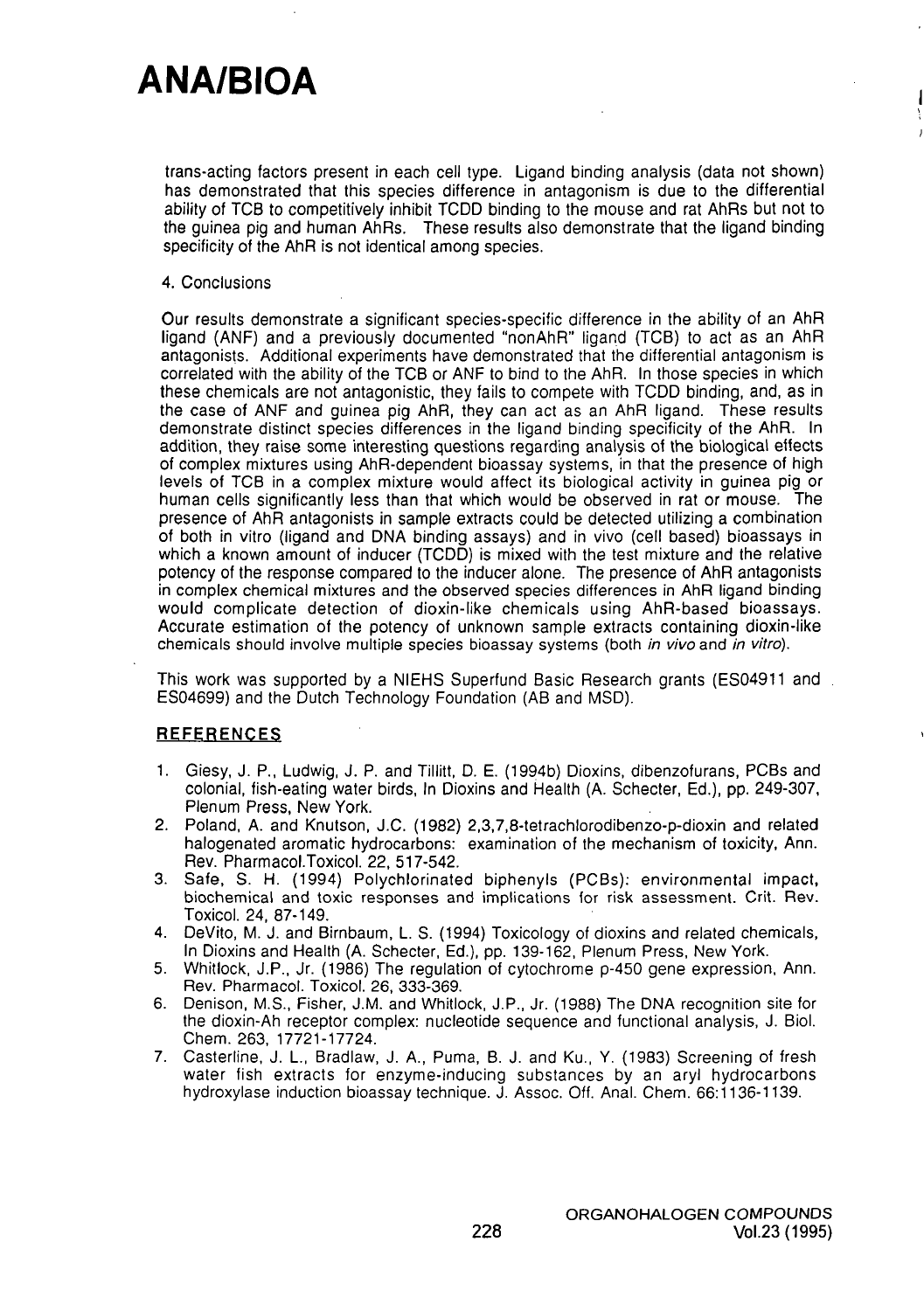- 8. Tillitt, D.E., D.A. Ankley, D.A. Verbrugge, J.P. Giesy, J.P. Ludwig, and T.J. Kubiak, 1991. H4IIE rat hepatoma cell bioassay-derived 2,3,7,8-tetrachlorodibenzo-p-dioxin equivalents in colonial fish-eating water birds from the Great Lakes. Arch. Environ. Toxicol. 21,91-101.
- 9. Van den Berg, M., DeJongh, J., Poiger, H. and Olson, J.R. (1994) The toxicokinetics and metabolism of polychlorinated dibenzo-p-dioxins (PCDDs) and dibenzofurans (PCDFs) and their relevance for toxicity. Crit. Rev. Toxicol. 24, 1-74.
- 10. Denison, M.S., Vella, L.M. and Okey, A.B'. (1986) Structure and function of the Ah receptor for 2,3,7,8-tetrachlorodibenzo-p-dioxin: species differences in molecular properties of the recepior from mouse and rat hepatic cylosol, J. Biol. Chem. 261, 3987-3995.
- 11. Denison, M.S. and Wilkinson, C.F. (1985) Identification of the Ah receptor in selected mammalian species and its role in the induction of aryl hydrocarbon hydroxylase, Eur. J. Biochem. 147,429-435.
- 12. Gasiewicz, T.A. and Rucci, G. (1991)  $\alpha$ -Naphthoflavone Acts as an Antagonist of 2,3,7,8-Tetrachlorodibenzo-p-dioxin by forming an Inactive Complex with the Ah Receptor, Molec. Pharmacol. 40, 607-612.
- 13. P.A. Bank, E.F. Yao, H.I. Swanson, K. Tullis and M.S. Denison (1995) DNA binding of the transformed guinea pig hepatic Ah receptor complex: identification and partial characterization of two high affinity DNA-binding forms. Arch. Biochem. Biophys., 317, 439-448.

 $\sim$   $\sim$